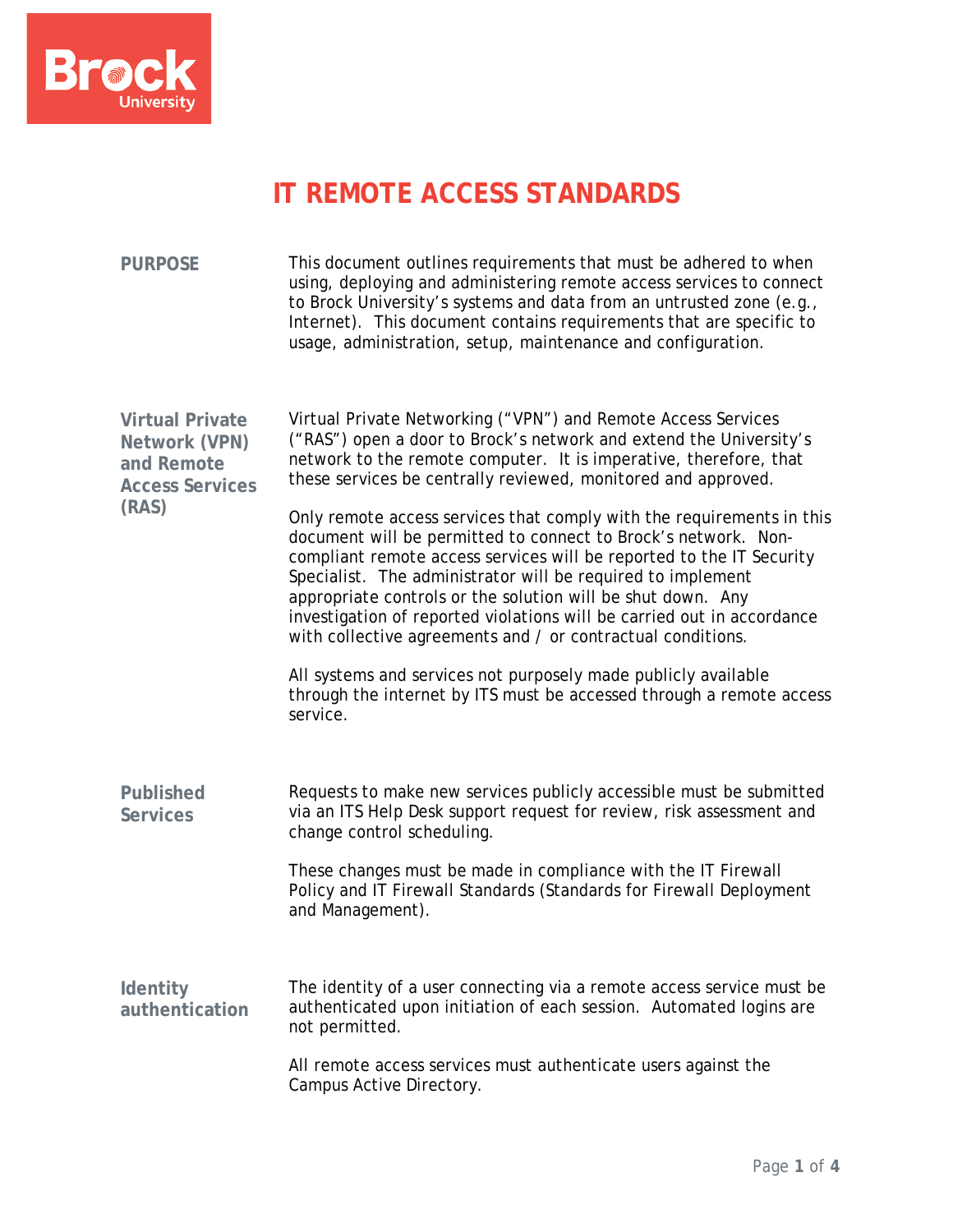|                                                            | Multi-factor authentication is mandatory for some service endpoints,<br>based on ITS risk assessment and/or relevant requirements. (e.g., PCI<br>compliance requires MFA for administrative access).                                                                                                                                                                  |
|------------------------------------------------------------|-----------------------------------------------------------------------------------------------------------------------------------------------------------------------------------------------------------------------------------------------------------------------------------------------------------------------------------------------------------------------|
| Remote access<br>sessions                                  | Termination of remote access sessions must occur after an inactivity<br>period of 60 minutes in order to reduce the possibility of<br>unauthorized users accessing unattended devices.                                                                                                                                                                                |
|                                                            | Split tunneling must be disabled so that devices connected to Brock's<br>network cannot be connected to other networks at the same time.                                                                                                                                                                                                                              |
| Remote<br>computing<br>devices and<br>software             | Remote devices must be operated in accordance with, and maintain a<br>level of security commensurate with, that enforced on devices<br>connected to the local area network.                                                                                                                                                                                           |
|                                                            | To achieve this principle, all users connected via remote access<br>services must (if technically supported):<br>Have vendor supported operating system and software that is<br>$\bullet$<br>up to date;<br>Be protected with a personal or desktop firewall;<br>Be protected with antivirus/anti malware software with<br>signatures that are automatically updated. |
|                                                            | Users requiring assistance / clarification are strongly encouraged to<br>contact / visit the ITS Help Desk.                                                                                                                                                                                                                                                           |
| <b>Remote Access</b><br>Services for<br><b>Brock users</b> | Active staff, faculty and students are eligible for remote access,<br>subject to approval                                                                                                                                                                                                                                                                             |
|                                                            | Access to resources on the University network must be requested<br>using the Security Access Request Form.                                                                                                                                                                                                                                                            |
| Monitoring<br>remote access<br>usage                       | A central remote access log must be maintained by ITS and will be<br>treated as Personal Information where applicable as defined by the<br>University's Access to Information and Protection of Privacy Policy.                                                                                                                                                       |
|                                                            | The log must contain successful and failed login attempts.                                                                                                                                                                                                                                                                                                            |
| Remote access<br>implementation                            | Equipment used to provide and support remote access gateways must:<br>Terminate in a DMZ;<br>Be hardened with updated patches and antivirus.<br>$\bullet$                                                                                                                                                                                                             |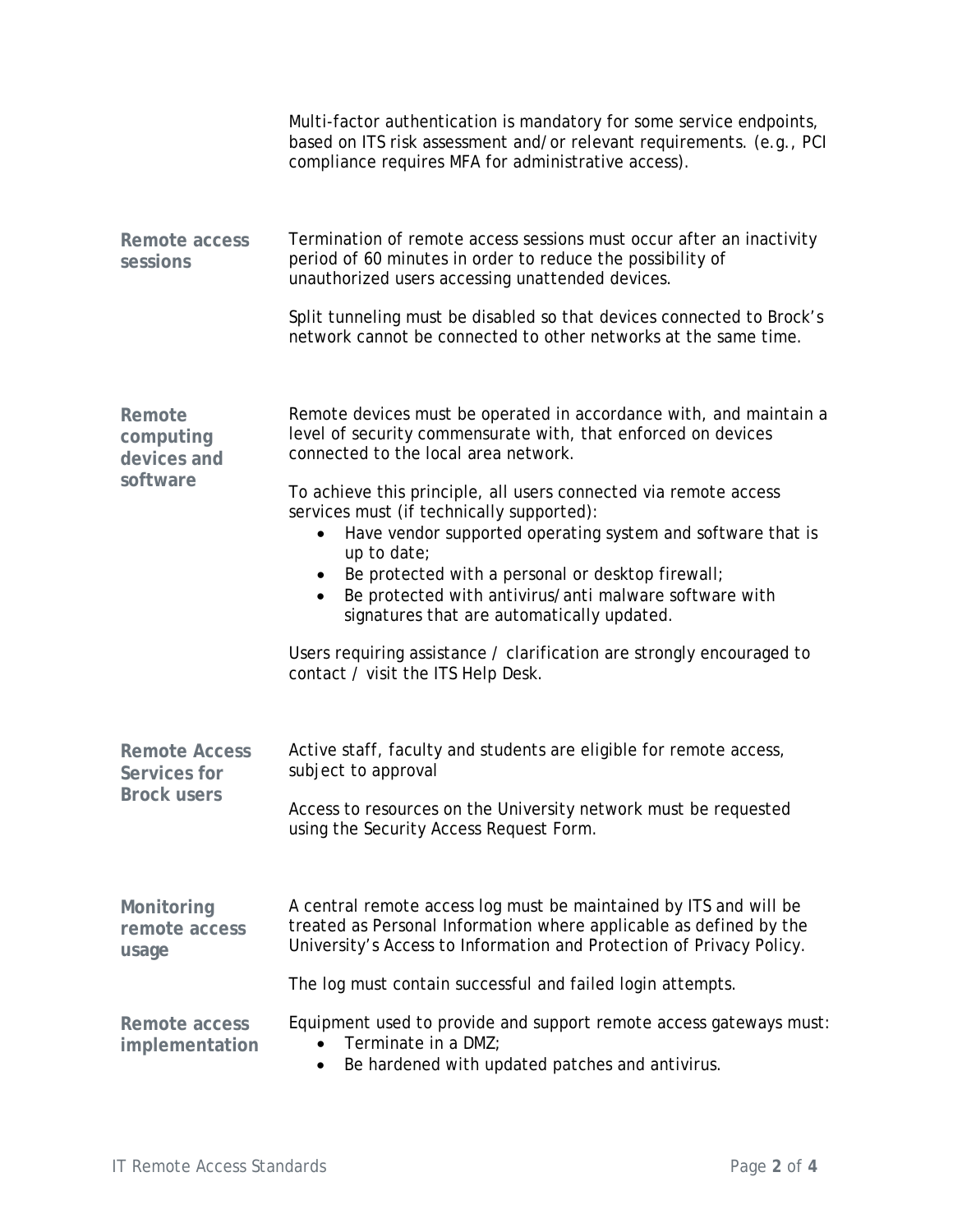|                                              | Administrative access to remote access services must be limited to<br>authorized and trained technical staff whose identity is authenticated<br>using Campus Active Directory. (i.e., no local user accounts).<br>Remote access services which are not managed by ITS will be<br>reviewed and monitored for compliance with this Policy and related<br>Standards.                                                                                                                                                                                                                                                                                                  |
|----------------------------------------------|--------------------------------------------------------------------------------------------------------------------------------------------------------------------------------------------------------------------------------------------------------------------------------------------------------------------------------------------------------------------------------------------------------------------------------------------------------------------------------------------------------------------------------------------------------------------------------------------------------------------------------------------------------------------|
| Requesting a<br>new remote<br>access service | New remote access services can be requested by creating a project<br>request.                                                                                                                                                                                                                                                                                                                                                                                                                                                                                                                                                                                      |
| Remote access<br>security<br>assessments     | Remote access infrastructure is a boundary level control for the<br>entire Brock network and therefore must be reviewed for security<br>posture and assessed regularly, particularly when there is significant<br>change to the technology, physical design or other elements that may<br>introduce new threats or vulnerabilities. This assessment will be<br>conducted by the ITS infrastructure team as part of the change<br>management process.                                                                                                                                                                                                               |
| <b>RESPONSIBILITIES</b>                      |                                                                                                                                                                                                                                                                                                                                                                                                                                                                                                                                                                                                                                                                    |
| Remote access<br>users                       | All Remote Access users are responsible for:<br>Adhering to the Remote Access Policy and related Standards<br>and the University's IT Acceptable Use Policy;<br>Ensuring that security safeguards installed to protect their<br>$\bullet$<br>remote device are not deliberately disabled;<br>Exercising good judgment and having awareness of key cyber<br>$\bullet$<br>security issues;<br>Avoiding use of public terminals;<br>Protecting Brock University systems and data from<br>unauthorized individuals;<br>Reporting any suspected security breaches to the ITS Help<br>$\bullet$<br>Desk; and<br>Contacting the ITS Help Desk for assistance as required. |
| Remote access<br>administrators              | Remote access administrators are responsible for:<br>Ensuring that a request for termination of remote access<br>privileges is promptly acted upon<br>Monitoring the administration, operations and security of the<br>$\bullet$<br>remote access infrastructure for adherence to these<br>requirements                                                                                                                                                                                                                                                                                                                                                            |